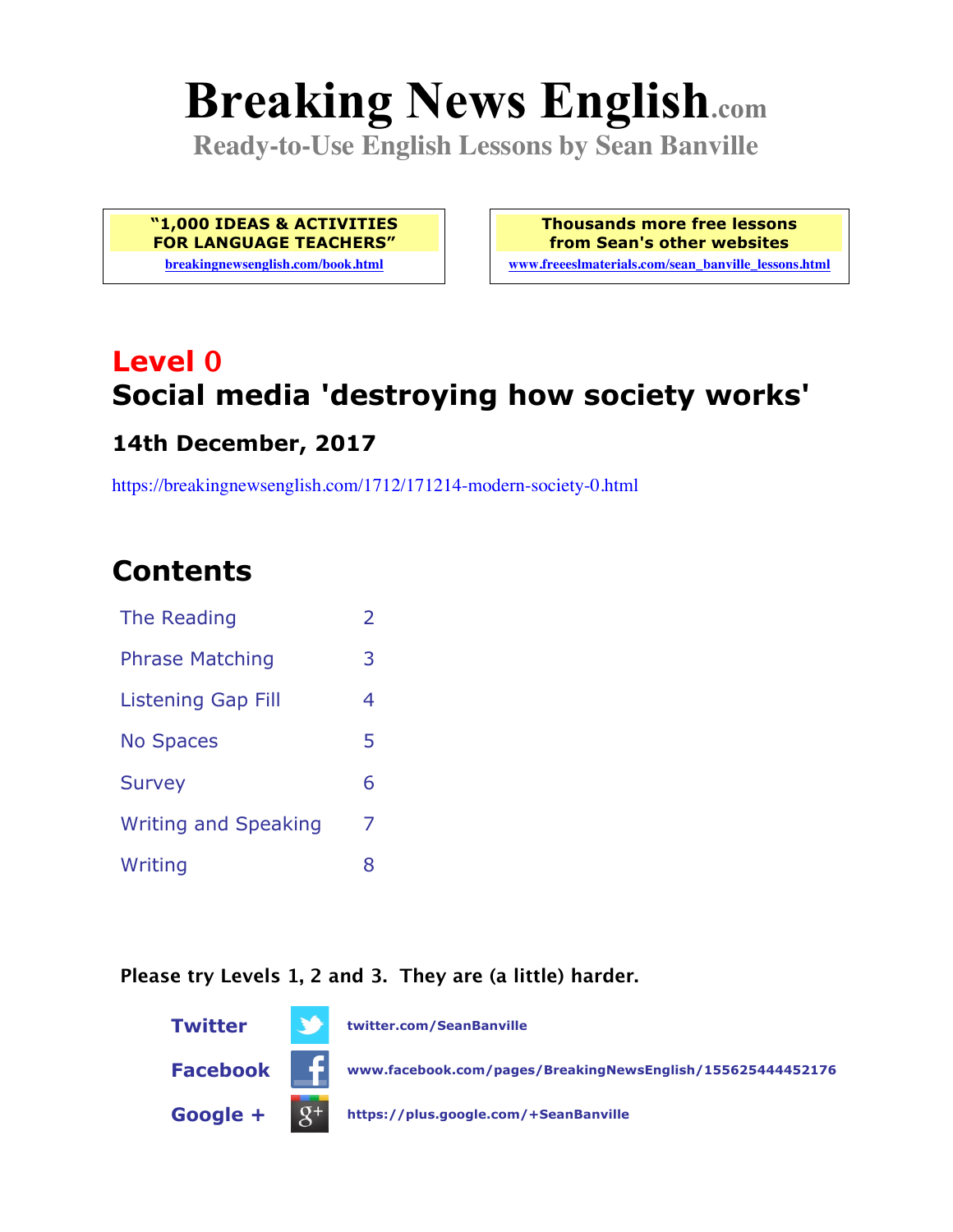# **THE READING**

From https://breakingnewsenglish.com/1712/171214-modern-society-0.html

An ex-Facebook boss said social media is harming our society. His job was to get more Facebook users. He feels bad about this. Twenty years ago, people talked to each other. Today, they message and don't talk. People worry too much about what others think. They get sad if people don't like the photos they post.

The man wants people to take a break from social media. He wants people to like each other instead of liking online "likes". Fake news is changing the world. A lot of "news" is untrue. People post lies about other people. This is a global problem. The man banned his children from social media. But, he said Facebook was good.

Sources: https://www.**theverge.com**/2017/12/11/16761016/former-facebook-exec-ripping-apart-society http://**mashable.com**/2017/12/11/former-facebook-exec-destroying-how-society-works-chamathpalihapitiya/ https://**www.theguardian.com**/technology/2017/dec/11/facebook-former-executive-rippingsociety-apart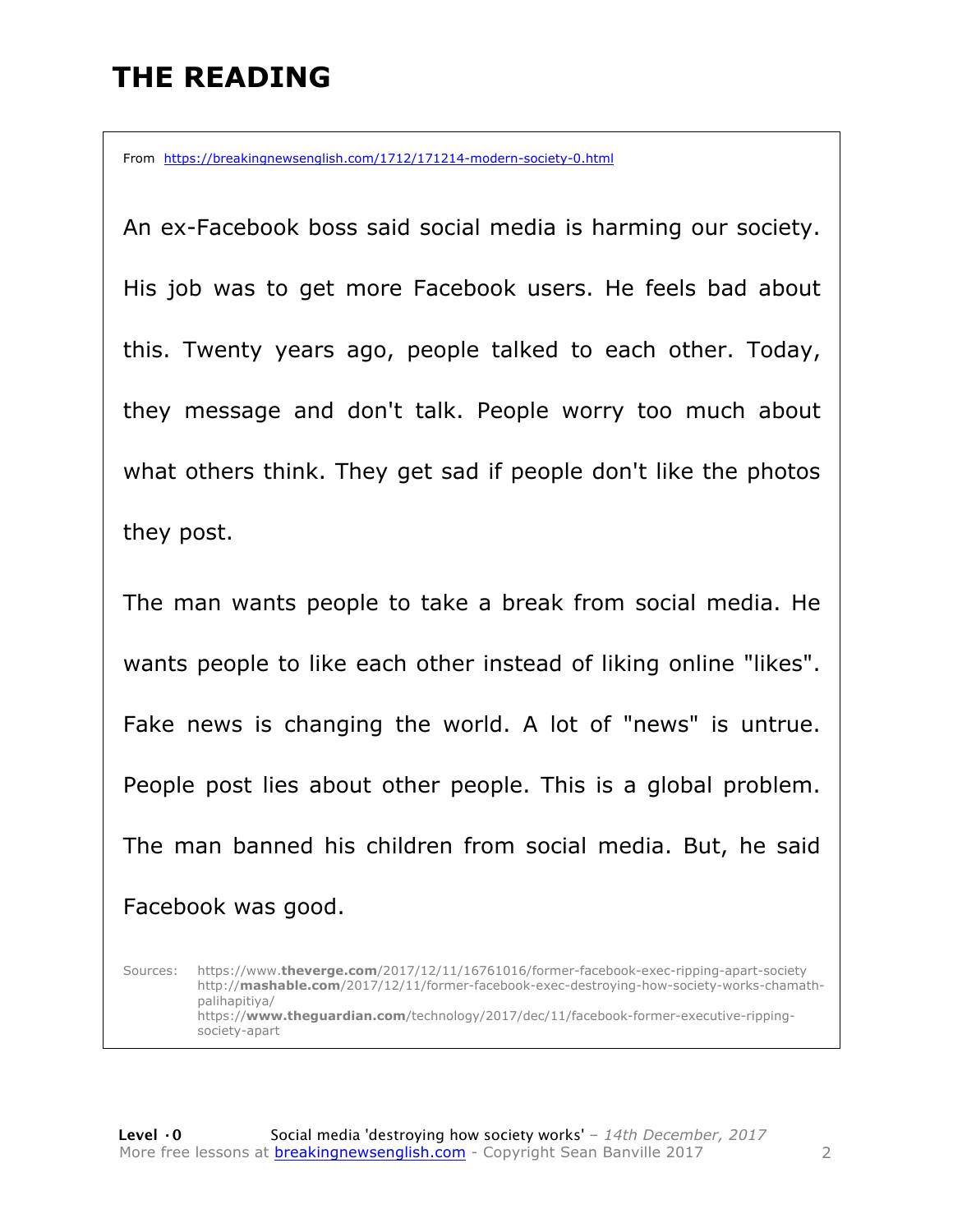# **PHRASE MATCHING**

From https://breakingnewsenglish.com/1712/171214-modern-society-0.html

#### **PARAGRAPH ONE:**

| 1. His job was to get more      |    | a. sad            |
|---------------------------------|----|-------------------|
| 2. He feels bad                 |    | b. and don't talk |
| 3. people talked to             |    | c. they post      |
| 4. Today, they message          |    | d. about this     |
| 5. People worry too             |    | e. think          |
| 6. what others                  | f. | Facebook users    |
| 7. They get                     |    | g. each other     |
| 8. people don't like the photos |    | h. much           |

#### **PARAGRAPH TWO:**

| 1. The man wants people to take | а.      | problem              |
|---------------------------------|---------|----------------------|
| 2. He wants people to like each | b.      | good                 |
| 3. instead of liking online     |         | c. a break           |
| 4. Fake news is changing        |         | d. from social media |
| 5. People post lies about       | $e_{1}$ | other                |
| 6. This is a global             |         | f. "likes"           |
| 7. The man banned his children  |         | g. other people      |
| 8. he said Facebook was         |         | h. the world         |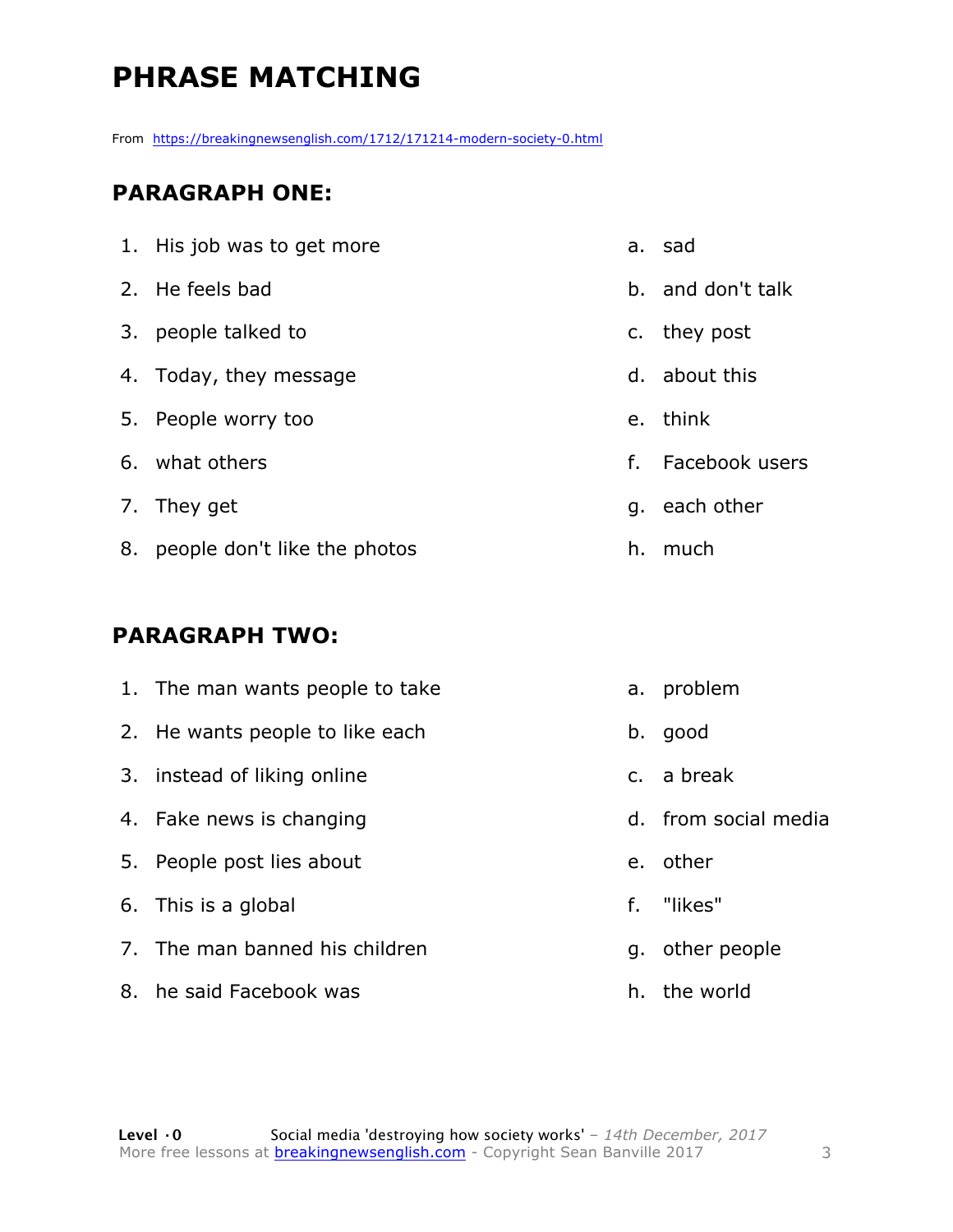# **LISTEN AND FILL IN THE GAPS**

From https://breakingnewsenglish.com/1712/171214-modern-society-0.html

| An ex-Facebook boss said social media (1) ________________________                                                                                                                                                                                                                                                                                                                                         |  |  |  |  |
|------------------------------------------------------------------------------------------------------------------------------------------------------------------------------------------------------------------------------------------------------------------------------------------------------------------------------------------------------------------------------------------------------------|--|--|--|--|
|                                                                                                                                                                                                                                                                                                                                                                                                            |  |  |  |  |
| He feels (3) ___________________________. Twenty years ago, people                                                                                                                                                                                                                                                                                                                                         |  |  |  |  |
| talked $(4)$ __________________________. Today, they message and                                                                                                                                                                                                                                                                                                                                           |  |  |  |  |
| don't talk. People worry (5) ___________________________ what others                                                                                                                                                                                                                                                                                                                                       |  |  |  |  |
| think. They get sad if people don't like the                                                                                                                                                                                                                                                                                                                                                               |  |  |  |  |
| $(6) \begin{tabular}{l} \hline \rule[1em]{1em}{1em} \rule[1em]{1em}{1em} \rule[1em]{1em}{1em} \rule[1em]{1em}{1em} \rule[1em]{1em}{1em} \rule[1em]{1em}{1em} \rule[1em]{1em}{1em} \rule[1em]{1em}{1em} \rule[1em]{1em}{1em} \rule[1em]{1em}{1em} \rule[1em]{1em}{1em} \rule[1em]{1em}{1em} \rule[1em]{1em}{1em} \rule[1em]{1em}{1em} \rule[1em]{1em}{1em} \rule[1em]{1em}{1em} \rule[1em]{1em}{1em} \rule$ |  |  |  |  |
|                                                                                                                                                                                                                                                                                                                                                                                                            |  |  |  |  |
|                                                                                                                                                                                                                                                                                                                                                                                                            |  |  |  |  |
| liking online "likes". Fake news (9) ____________________________ world.                                                                                                                                                                                                                                                                                                                                   |  |  |  |  |
|                                                                                                                                                                                                                                                                                                                                                                                                            |  |  |  |  |
| other people. This is (11) ________________________. The man                                                                                                                                                                                                                                                                                                                                               |  |  |  |  |
| banned his children (12) ________________________. But, he said                                                                                                                                                                                                                                                                                                                                            |  |  |  |  |
| Facebook was good.                                                                                                                                                                                                                                                                                                                                                                                         |  |  |  |  |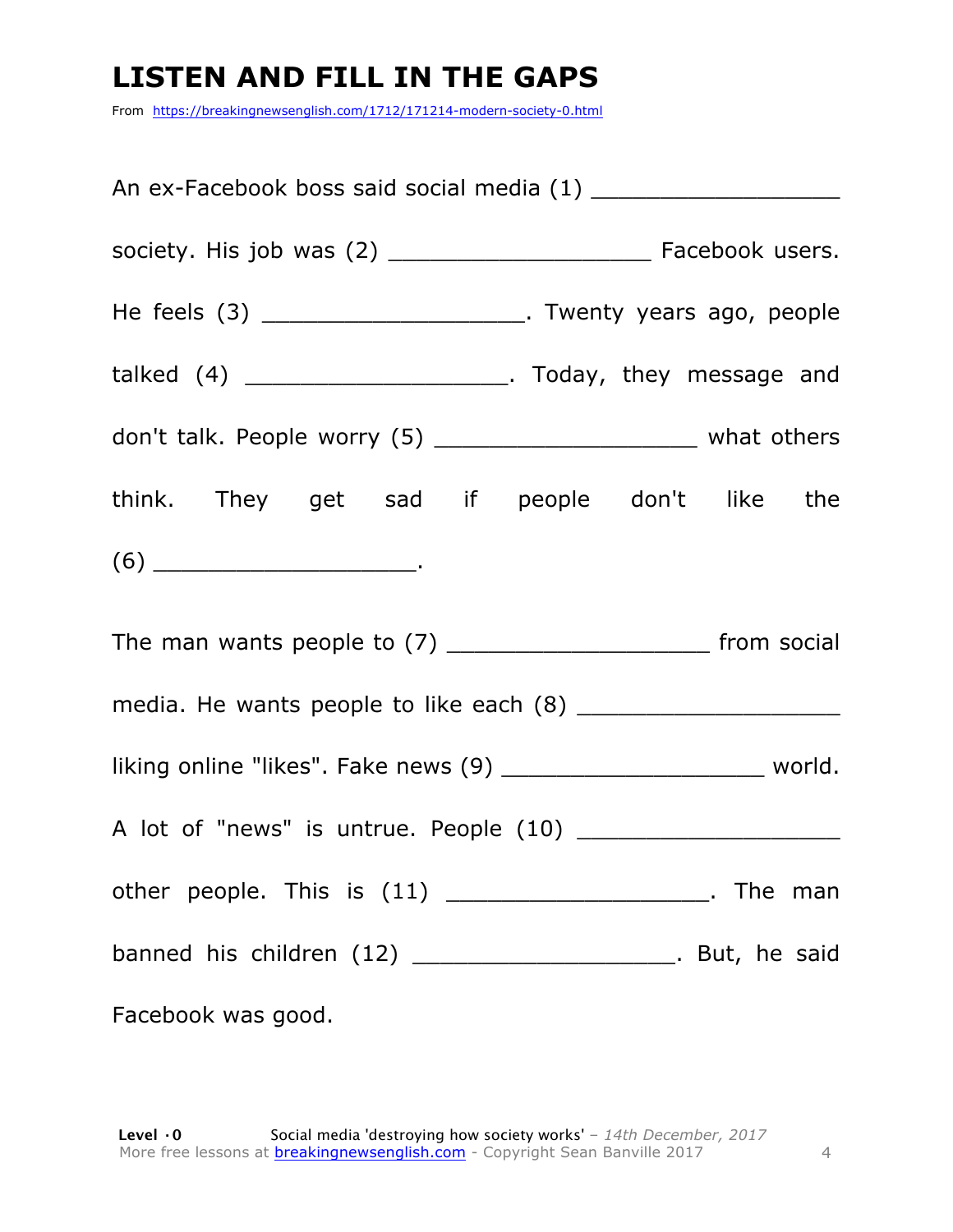# **PUT A SLASH ( / )WHERE THE SPACES ARE**

From https://breakingnewsenglish.com/1712/171214-modern-society-0.html

Facebookbosssaidsocialmediaisharmingoursociety.Hisjobwastoget

moreFacebookusers.Hefeelsbadaboutthis.Twentyyearsago,peopl

etalkedtoeachother.Today,theymessageanddon'ttalk.Peopleworryt

oomuchaboutwhatothersthink.Theygetsadifpeopledon'tlikethephot

ostheypost.Themanwantspeopletotakeabreakfromsocialmedia.He

wantspeopletolikeeachotherinsteadoflikingonline"likes".Fakenewsi

schangingtheworld.Alotof"news"isuntrue.Peoplepostliesaboutother

people.Thisisaglobalproblem.Themanbannedhischildrenfromsocial

media.But,hesaidFacebookwasgood.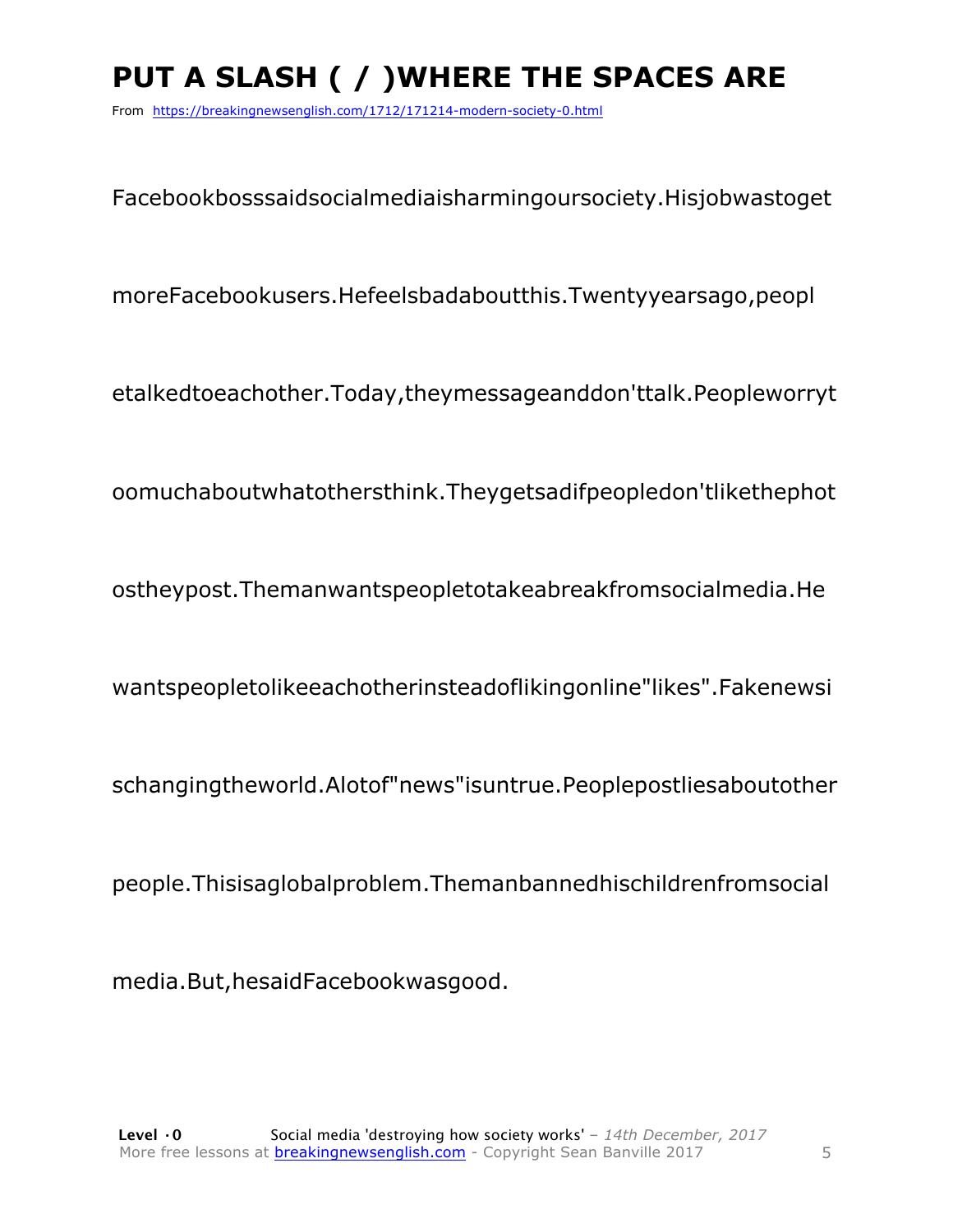# **SOCIAL MEDIA SURVEY**

From https://breakingnewsenglish.com/1712/171214-modern-society-4.html

Write five GOOD questions about social media in the table. Do this in pairs. Each student must write the questions on his / her own paper.

When you have finished, interview other students. Write down their answers.

|      | STUDENT 1 | STUDENT 2 | STUDENT 3 |
|------|-----------|-----------|-----------|
| Q.1. |           |           |           |
| Q.2. |           |           |           |
| Q.3. |           |           |           |
| Q.4. |           |           |           |
| Q.5. |           |           |           |

- Now return to your original partner and share and talk about what you found out. Change partners often.
- Make mini-presentations to other groups on your findings.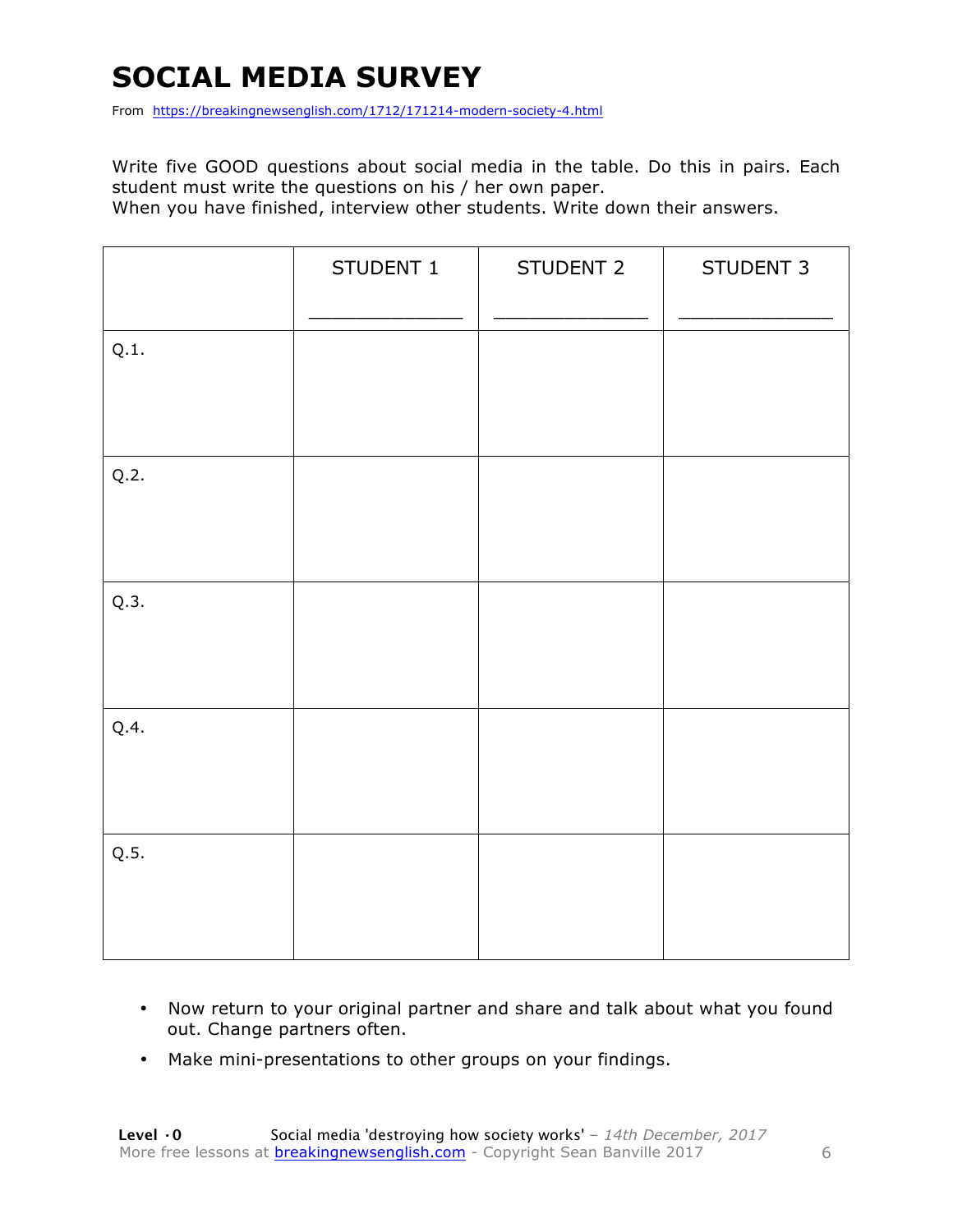# **WRITE QUESTIONS & ASK YOUR PARTNER(S)**

Student A: Do not show these to your speaking partner(s).

*Social media 'destroying how society works' – 14th December, 2017* More free lessons at breakingnewsenglish.com

# **WRITE QUESTIONS & ASK YOUR PARTNER(S)**

-----------------------------------------------------------------------------

Student B: Do not show these to your speaking partner(s).

| a) |  |  |
|----|--|--|
| b) |  |  |
| c) |  |  |
| d) |  |  |
| e) |  |  |
| f) |  |  |
|    |  |  |